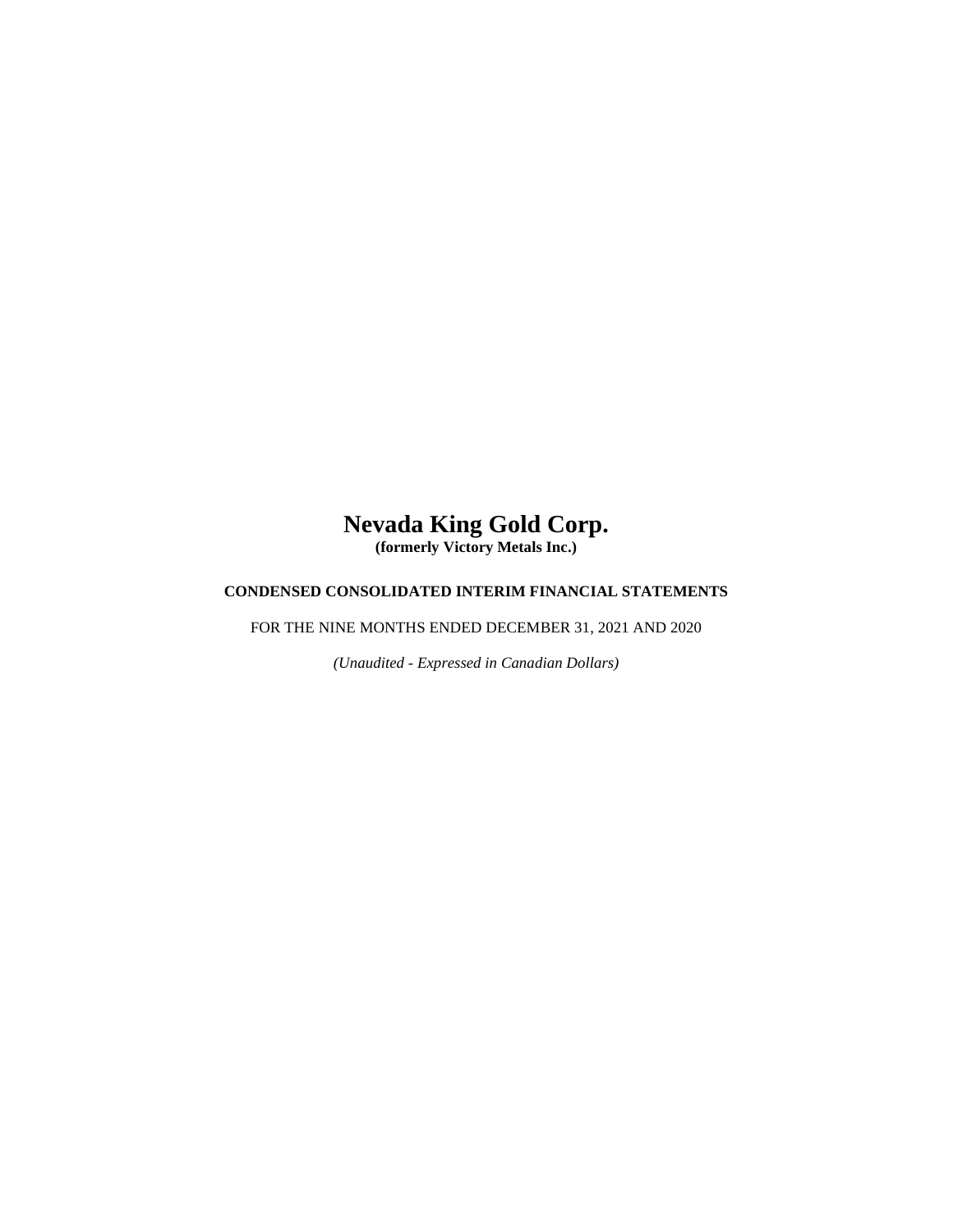## **NOTICE OF NO AUDITOR REVIEW OF CONDENSED CONSOLIDATED INTERIM FINANCIAL STATEMENTS**

In accordance with National Instrument 51-102 Part 4, subsection 4.3(3)(a), if an auditor has not performed a review of these condensed consolidated interim financial statements, they must be accompanied by a notice indicating that these condensed interim financial statements have not been reviewed by an auditor.

The accompanying unaudited condensed consolidated interim financial statements of the Company have been prepared by and are the responsibility of the Company's management. The Company's external auditors have not performed a review of these condensed consolidated interim financial statements.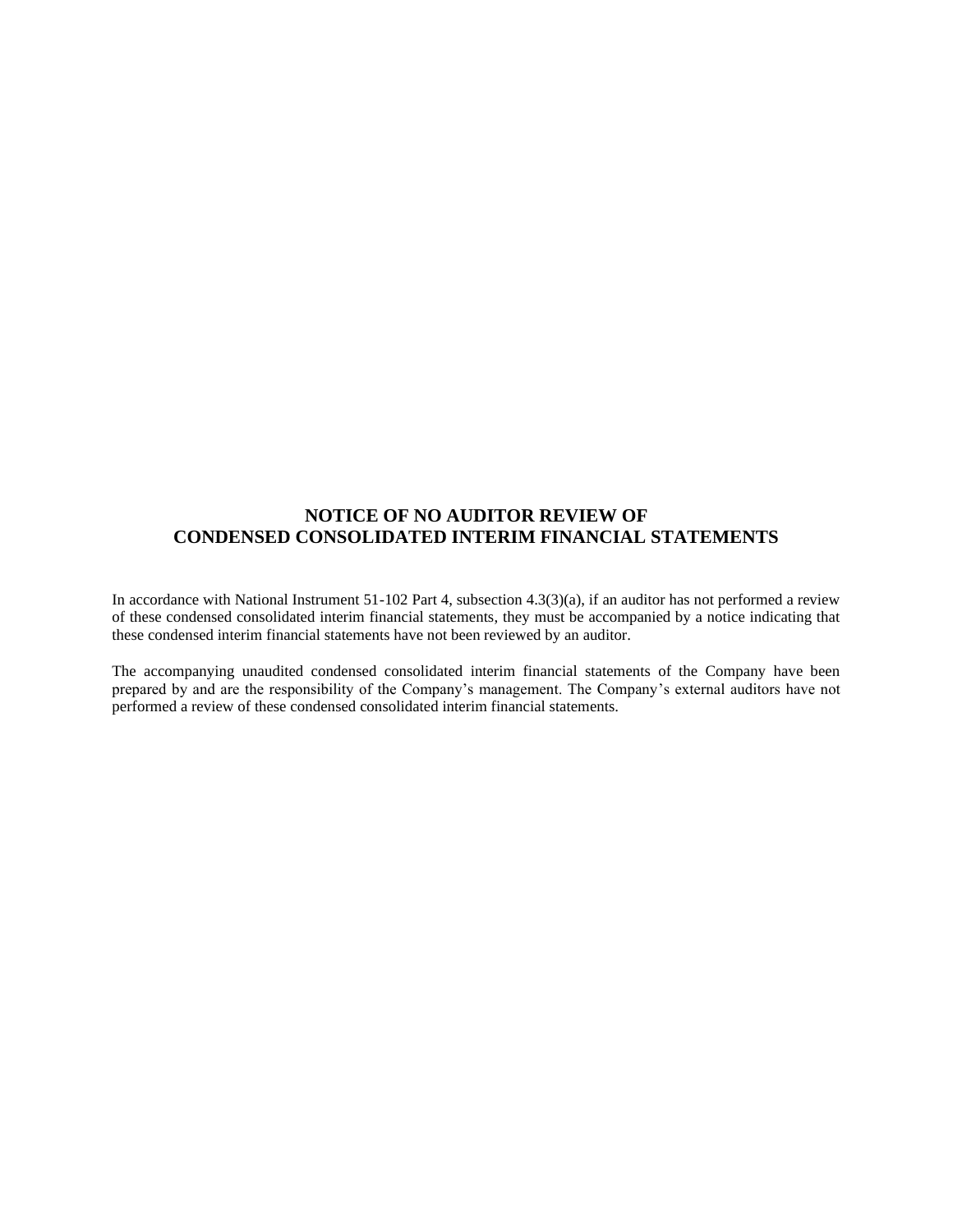**Condensed Consolidated Interim Statements of Financial Position**

*(Unaudited - Expressed in Canadian Dollars)*

|                                                | Note | December 31,<br>2021 | March 31,<br>2021 |
|------------------------------------------------|------|----------------------|-------------------|
| <b>ASSETS</b>                                  |      | \$                   | \$                |
| <b>Current assets</b>                          |      |                      |                   |
| Cash                                           |      | 14,941,192           | 987,697           |
| Restricted cash                                | 3    |                      | 18,043,796        |
| Receivables                                    |      | 17,851               | 70,362            |
| Prepaid expenses                               |      | 64,133               | 53,550            |
| <b>Total current assets</b>                    |      | 15,023,176           | 19,155,405        |
| <b>Non-current assets</b>                      |      |                      |                   |
| Exploration and evaluation assets              | 4    | 64,966,674           | 8,106,681         |
| Advances for exploration and evaluation assets |      | 950,821              |                   |
| <b>Reclamation</b> bonds                       | 4    | 912,708              | 412,675           |
| Property, plant and equipment                  | 5    | 787,790              |                   |
| Other assets                                   | 3    |                      | 886,665           |
|                                                |      | 67,617,993           | 9,406,021         |
| <b>TOTAL ASSETS</b>                            |      | 82,641,169           | 28,561,426        |
| <b>LIABILITIES AND SHAREHOLDERS' EQUITY</b>    |      |                      |                   |
| <b>Current liabilities</b>                     |      |                      |                   |
| Accounts payable and accrued liabilities       | 7    | 411,467              | 156,432           |
| <b>Total Liabilities</b>                       |      | 411,467              | 156,432           |
| <b>SHAREHOLDERS' EQUITY</b>                    |      |                      |                   |
| Share capital                                  | 6    | 114,849,977          | 40,904,144        |
| Reserves                                       | 6    | 2,010,407            | 2,010,407         |
| Subscription receipts                          | 3    |                      | 18,043,796        |
| Deficit                                        |      | (34, 630, 682)       | (32, 553, 353)    |
| <b>Total Shareholders' Equity</b>              |      | 82,229,702           | 28,404,994        |
| TOTAL LIABILITIES AND SHAREHOLDERS' EQUITY     |      | 82,641,169           | 28,561,426        |

## **NATURE OF OPERATIONS (Note 1)**

These consolidated financial statements are authorized for issue by the Board of Directors on February 24, 2022. They are signed on the Company's behalf by:

*"Craig Roberts"* , Director

"*Doug Forster*" , Director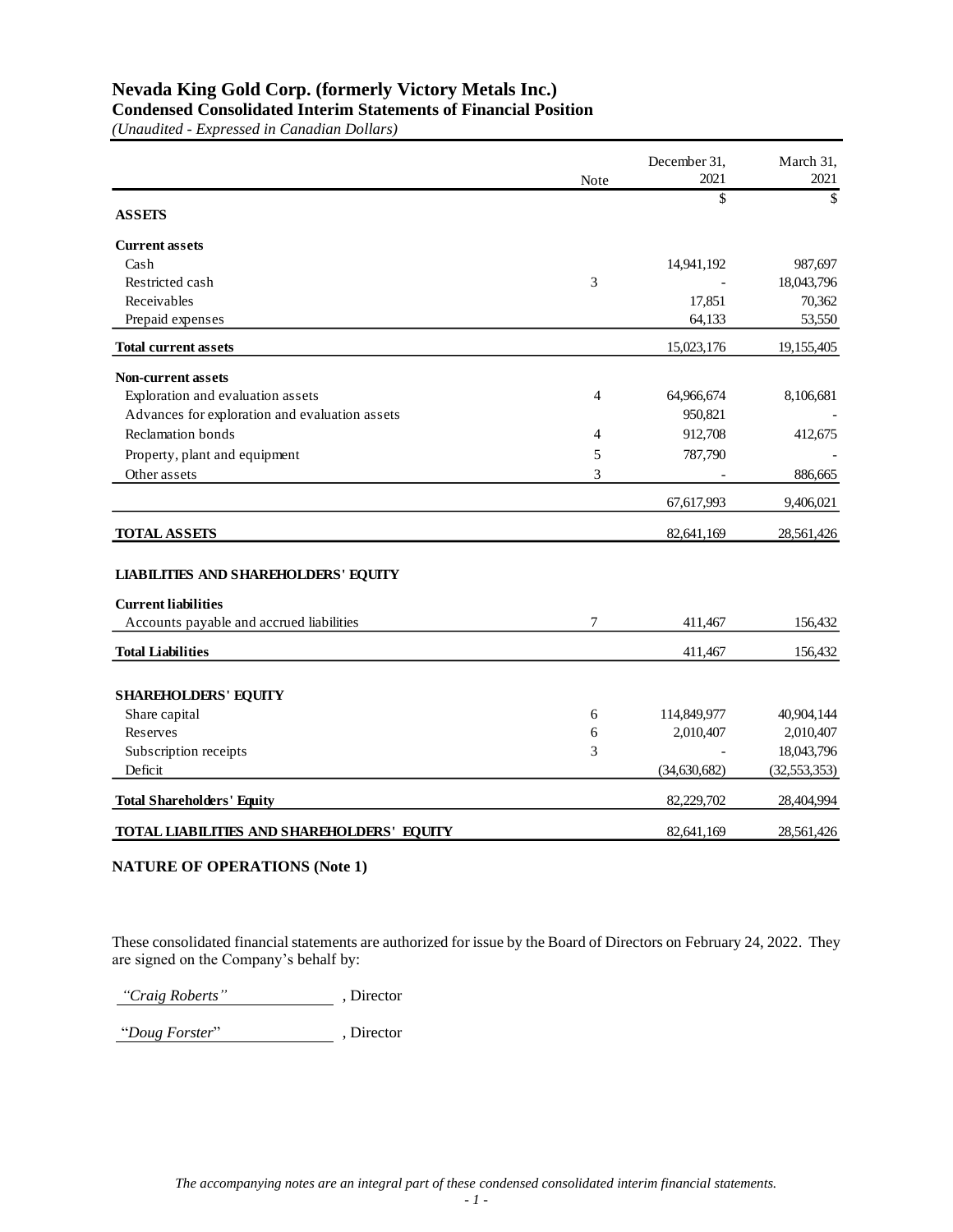**Condensed Consolidated Interim Statements of Loss and Comprehensive Loss**

*(Unaudited - Expressed in Canadian Dollars)*

|                                                      |             |             | Three months ended | Nine months ended |              |  |
|------------------------------------------------------|-------------|-------------|--------------------|-------------------|--------------|--|
|                                                      |             |             | December 31,       |                   | December 31, |  |
|                                                      | <b>Note</b> | 2021        | 2020               | 2021              | 2020         |  |
|                                                      |             | \$          | \$                 | \$                | S            |  |
| <b>EXPENSES</b>                                      |             |             |                    |                   |              |  |
| Consulting fees                                      |             | 37,750      | 60,000             | 357,022           | 154,800      |  |
| Depreciation                                         | 5           | 5,525       |                    | 15.983            |              |  |
| Management and director fees                         | 7           | 245,311     | 667,032            | 724,044           | 1,155,265    |  |
| Marketing                                            |             | 391,787     | 16,231             | 632,701           | 33,218       |  |
| Office and sundry                                    |             | 89,119      | 18,011             | 199,149           | 53,231       |  |
| Professional fees                                    |             | 41,587      | 10,410             | 174,601           | 43,470       |  |
| Transfer agent and regulatory fees                   |             | 7,735       | 6,004              | 65,989            | 12,933       |  |
| Travel                                               |             | 8,408       |                    | 37,983            |              |  |
|                                                      |             | (827, 222)  | (777, 688)         | (2,207,472)       | (1,452,917)  |  |
| Other items                                          |             |             |                    |                   |              |  |
| Foreign exchange gain (loss)                         |             | (420)       | 2,527              | 115,787           | (3,790)      |  |
| Interest income                                      |             |             |                    | 14,356            |              |  |
|                                                      |             | (420)       | 2,527              | 130,143           | (3,790)      |  |
| Loss and comprehensive loss                          |             | (827, 642)  | (775, 161)         | (2,077,329)       | (1,456,707)  |  |
| Basic and diluted loss per common share              |             | (0.00)      | (0.01)             | (0.01)            | (0.02)       |  |
| Weighted average number of common shares outstanding |             | 243,574,976 | 96, 102, 546       | 235, 236, 265     | 92,790,227   |  |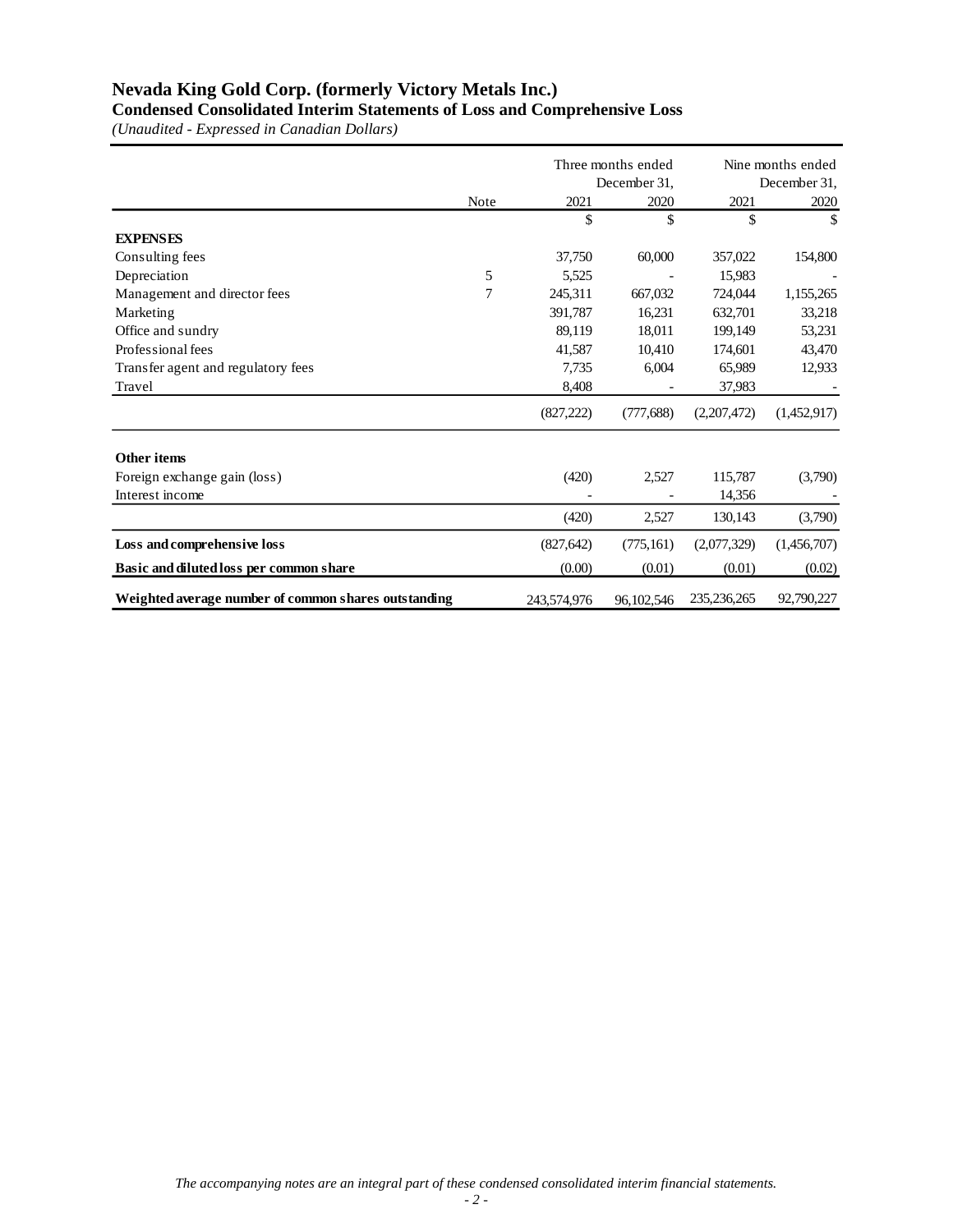**Condensed Consolidated Interim Statements of Cash Flows**

*(Unaudited - Expressed in Canadian Dollars)*

|                                                                       | Nine months ended December 31, |                |  |
|-----------------------------------------------------------------------|--------------------------------|----------------|--|
|                                                                       | 2021                           | 2020           |  |
|                                                                       | \$                             | \$             |  |
| <b>CASH FLOWS FROM OPERATING ACTIVITIES</b>                           |                                |                |  |
| Loss for the period                                                   | (2,077,329)                    | (1,456,707)    |  |
| Items not affecting cash:                                             |                                |                |  |
| Depreciation                                                          | 15,983                         |                |  |
| Unrealized foreign exchange gain                                      | (12,207)                       |                |  |
| Changes in non-cash working capital items:                            |                                |                |  |
| Receivables                                                           | 61,937                         | (40,898)       |  |
| Prepaid expenses                                                      | (4,222)                        | (22, 426)      |  |
| Accounts payable and accrued liabilities                              | (319,793)                      | 23,181         |  |
| Cash used in operating activities                                     | (2,335,631)                    | (1,496,850)    |  |
| <b>CASH FLOWS FROM INVESTING ACTIVITIES</b>                           |                                |                |  |
| Cash provided by acquisition of Nevada King Mining Ltd.               | 424,262                        |                |  |
| Acquisition costs                                                     |                                | (274,706)      |  |
| Restricted cash                                                       | 18,043,796                     | (15, 163, 336) |  |
| Expenditures for exploration and evaluation assets, net of recoveries | (4,936,542)                    | (475, 445)     |  |
| Purchase of property, plant and equipment                             | (151, 238)                     |                |  |
| Advances for exploration and evaluation assets                        | (208, 189)                     |                |  |
| Payment of reclamation bonds                                          | (85, 864)                      |                |  |
| Cash provided by (used in) investing activities                       | 13,086,225                     | (15,913,487)   |  |
|                                                                       |                                |                |  |
| <b>CASH FLOWS FROM FINANCING ACTIVITIES</b>                           |                                |                |  |
| Proceeds from private placements                                      | 3,600,000                      | 2,200,000      |  |
| Share is suance costs                                                 | (397,099)                      | (34,225)       |  |
| Stock options exercised                                               |                                | 35,000         |  |
| Subscription receipts                                                 |                                | 15,163,336     |  |
| Subscription receipt issuance costs                                   |                                | (306, 602)     |  |
| Subscriptions received in advance of share issuance                   |                                | 499,161        |  |
| Cash provided by financing activities                                 | 3,202,901                      | 17,556,670     |  |
|                                                                       |                                |                |  |
| Change in cash during the period                                      | 13,953,495                     | 146,333        |  |
| Cash, beginning of period                                             | 987,697                        | 1,664,164      |  |
| Cash, end of period                                                   | 14,941,192                     | 1,810,497      |  |
| <b>Supplemental Cash Flow Information:</b>                            |                                |                |  |
|                                                                       |                                |                |  |
| Common shares issued for acquisition of Nevada King Mining Ltd.       | 50,558,343                     |                |  |
| Common shares issued for mineral rights                               | 2,470,000                      |                |  |
| Capital assets included in accounts payable and accrued liabilities   | 12,017                         |                |  |
| Other assets included in accounts payable and accrued liabilities     |                                | 97,088         |  |
| Depreciation of capital equipment included in exploration and         |                                |                |  |
| evaluation assets                                                     | 9,388                          |                |  |
| Exploration expenditures included in accounts payable and accrued     |                                |                |  |
| liabilities                                                           | 159,090                        | 26,589         |  |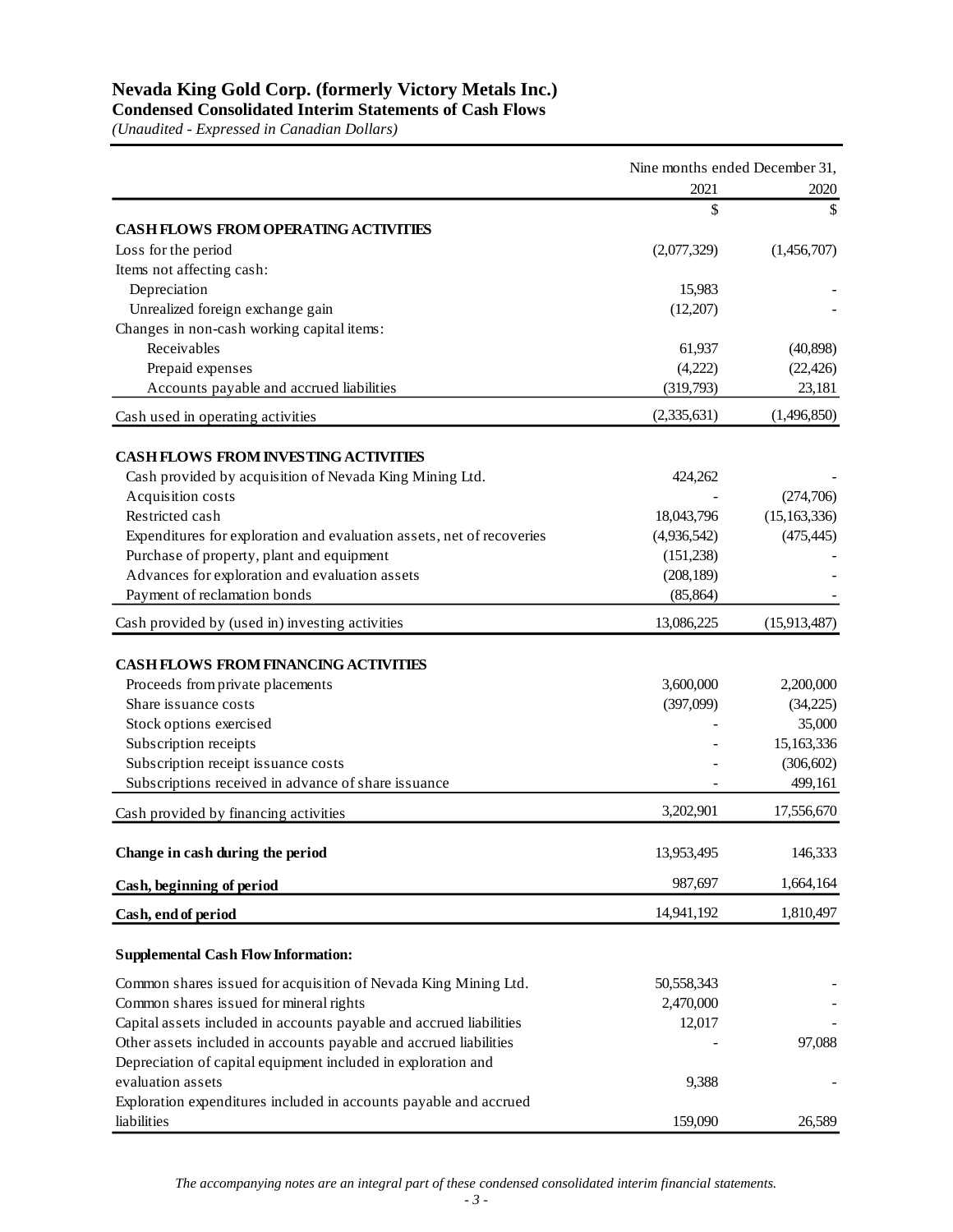## **Nevada King Gold Corp. (formerly Victory Metals Inc.) Condensed Consolidated Interim Statements of Changes in Equity**

*(Unaudited - Expressed in Canadian Dollars)*

|                                                        |      | Share Capital       |              |                     |                                             |                 | Reserves      |                |                        |                       |
|--------------------------------------------------------|------|---------------------|--------------|---------------------|---------------------------------------------|-----------------|---------------|----------------|------------------------|-----------------------|
|                                                        |      | Number of<br>shares |              | Share               | Subscriptions settled share-<br>received in | Equity<br>based | Contributed   | Total          |                        | Total<br>shareholders |
|                                                        | Note | outstanding         | Amount<br>\$ | subscriptions<br>\$ | advance<br>\$                               | payments<br>\$  | surplus<br>\$ | reserves<br>\$ | Deficit<br>\$          | equity<br>\$          |
| Balance at March 31, 2020                              |      | 91,134,068          | 37,440,172   |                     |                                             | 2,433,604       |               | 2,433,604      | (30,597,125)           | 9,276,651             |
| Issuance of common shares pursuant to private          |      |                     |              |                     |                                             |                 |               |                |                        |                       |
| placement                                              |      | 5,500,000           | 2,200,000    |                     |                                             |                 |               |                |                        | 2,200,000             |
| Share is suance costs                                  |      |                     | (34,225)     |                     |                                             |                 |               |                |                        | (34,225)              |
| Issuance of common shares pursuant to exercise         |      |                     |              |                     |                                             |                 |               |                |                        |                       |
| of stock options                                       |      | 100,000             | 51,928       |                     |                                             | (16,928)        |               | (16,928)       |                        | 35,000                |
| Reallocation of fair value of expired stock options    |      |                     |              |                     |                                             | (11, 879)       | 11,879        |                |                        |                       |
| Subscription receipts                                  |      |                     |              | 15,163,336          |                                             |                 |               |                |                        | 15,163,336            |
| Subscriptions received in advance                      |      |                     |              |                     | 499,161                                     |                 |               |                |                        | 499,161               |
| Loss for the period                                    |      |                     |              |                     |                                             |                 |               |                | (1,456,707)            | (1,456,707)           |
| <b>Balance at December 31, 2020</b>                    |      | 96,734,068          | 39,657,875   | 15,163,336          | 499,161                                     | 2,404,797       | 11,879        |                | 2,416,676 (32,053,832) | 25,683,216            |
| Issuance of common shares pursuant to exercise         |      |                     |              |                     |                                             |                 |               |                |                        |                       |
| of stock options                                       |      | 2,400,000           | 1,246,269    |                     |                                             | (406, 269)      |               | (406, 269)     |                        | 840,000               |
| Subscription receipts                                  |      |                     |              | 2,880,460           | (499,161)                                   |                 |               |                |                        | 2,381,299             |
| Loss for the period                                    |      |                     |              |                     |                                             |                 |               |                | (499, 521)             | (499, 521)            |
| <b>Balance at March 31, 2021</b>                       |      | 99,134,068          | 40,904,144   | 18,043,796          |                                             | 1,998,528       | 11,879        | 2,010,407      | (32,553,353)           | 28,404,994            |
| Issuance of common shares for acquisition of           |      |                     |              |                     |                                             |                 |               |                |                        |                       |
| Nevada King Mining Ltd.                                | 3,6  | 99,134,006          | 50,558,343   |                     |                                             |                 |               |                |                        | 50,558,343            |
| Issuance of common shares on conversion of             |      |                     |              |                     |                                             |                 |               |                |                        |                       |
| subscription receipts                                  | 3,6  | 32,806,902          | 18,043,796   | (18,043,796)        |                                             |                 |               |                |                        |                       |
| Issuance of common shares pursuant to private          |      |                     |              |                     |                                             |                 |               |                |                        |                       |
| placement                                              | 6    | 6,000,000           | 3,600,000    |                     |                                             |                 |               |                |                        | 3,600,000             |
| Issuance of common shares pursuant to                  |      |                     |              |                     |                                             |                 |               |                |                        |                       |
| reaquisition of mineral rights<br>Share issuance costs | 6    | 6,500,000           | 2,470,000    |                     |                                             |                 |               |                |                        | 2,470,000             |
|                                                        | 6    |                     | (726, 306)   |                     |                                             |                 |               |                |                        | (726, 306)            |
| Loss for the period                                    |      |                     |              |                     |                                             |                 |               |                | (2,077,329)            | (2,077,329)           |
| <b>Balance at December 31, 2021</b>                    |      | 243,574,976         | 114,849,977  |                     | $\blacksquare$                              | 1,998,528       | 11,879        | 2,010,407      | (34,630,682)           | 82,229,702            |

*The accompanying notes are an integral part of these condensed consolidated interim financial statements.*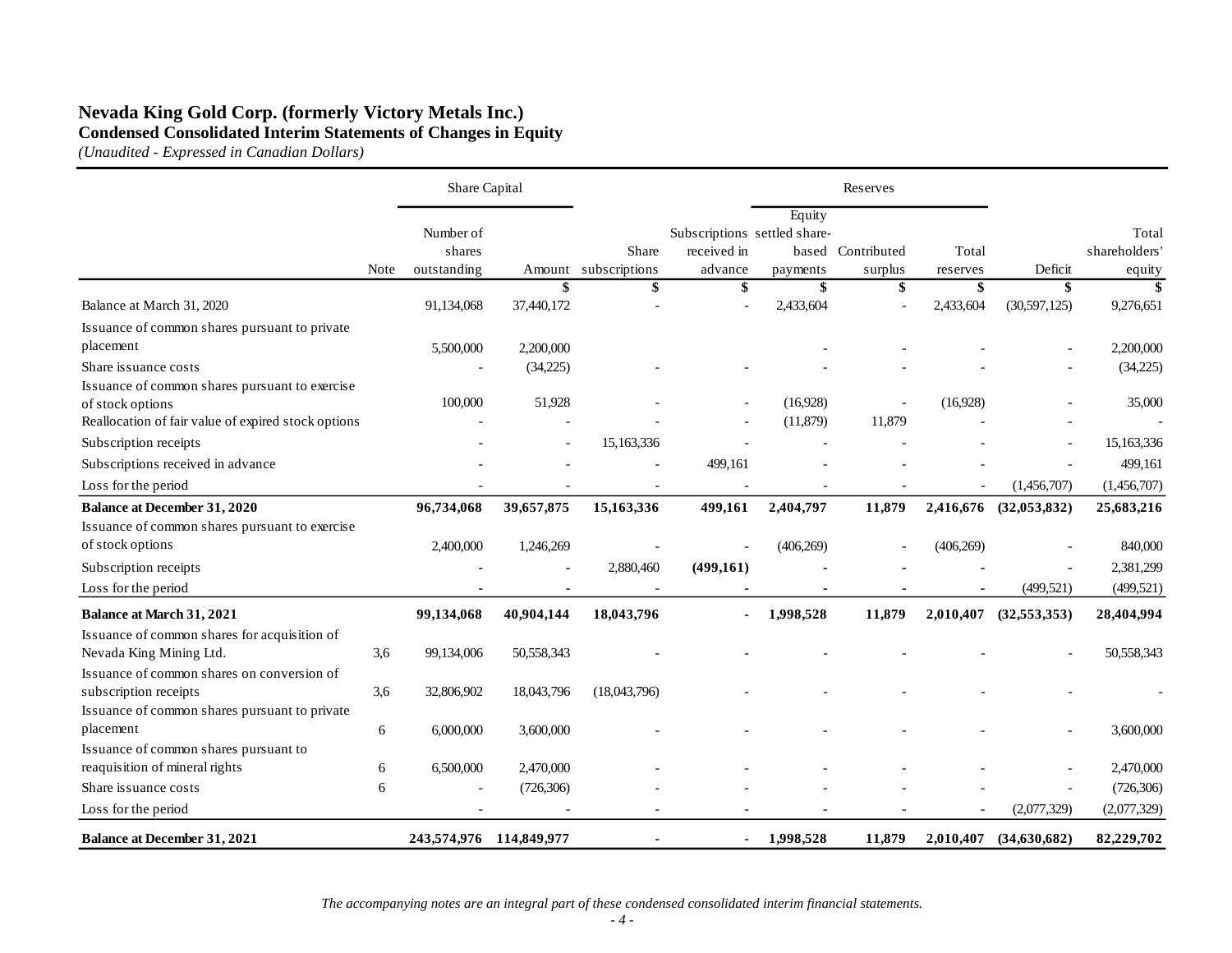## **1. NATURE OF OPERATIONS**

Nevada King Gold Corp. (formerly Victory Metals Inc.) (the "Company") was originally incorporated on October 20, 2000, under the Business Corporations Act in the Province of Alberta and, on May 25, 2012, the Company was continued as a British Columbia corporation under the Business Corporations Act in the Province of British Columbia. The address of the Company's registered office is Suite 2200 – 885 West Georgia Street, Vancouver, BC, Canada V6C 3E8.

On April 7, 2021, the Company acquired all of the issued and outstanding shares of Nevada King Mining Ltd. ("Nevada King Mining") and changed its name to Nevada King Gold Corp. (Note 3).

The Company is a mineral exploration company engaged in the acquisition, exploration and evaluation of resource properties in Nevada, United States of America. The Company's exploration and evaluation assets presently have no proven or probable reserves, and on the basis of information to date, it has not yet determined whether these properties contain economically recoverable resources. The recoverability of amounts shown for exploration and evaluation assets are dependent upon the existence of economically recoverable reserves, the ability of the Company to obtain necessary financing to complete the development of those reserves and upon future profitable production.

At December 31, 2021, the Company had cash totalling \$14,941,192. As a result, the Company believes that it has adequate cashflow to meet obligations and carry out planned activities for the next twelve months.

On March 11, 2020, the World Health Organization declared the global outbreak of a novel coronavirus identified as "COVID-19" a global pandemic. In order to combat the spread of COVID-19, governments worldwide have enacted emergency measures including travel bans, legally enforced or self-imposed quarantine periods, social distancing and business and organization closures. These measures have caused material disruptions to businesses, governments and other organizations resulting in an economic slowdown and increased volatility in national and global equity and commodity markets. Central banks and governments, including Canadian federal and provincial governments, have reacted with significant monetary and fiscal interventions designed to stabilize economic conditions. The duration and impact of the COVID-19 outbreak is unknown at this time, as is the efficacy of any interventions. Significant economic and social impacts have limited the Company's ability to continue its exploration and evaluation activities as intended. It is not possible to reliably estimate the length and severity of these developments and the impact on the financial results and condition of the Company and its operations in future periods.

## **2. SUMMARY OF SIGNIFICANT ACCOUNTING POLICIES**

The principal accounting policies applied in the preparation of these financial statements are set out below.

#### **a) Statement of compliance**

The Company's condensed consolidated interim financial statements, including comparatives, have been prepared in accordance with International Financial Reporting Standards ("IFRS"), as applicable to interim financial reports including International Accounting Standards 34 "Interim Financial Reporting".

These condensed consolidated interim financial statements do not include all the information and note disclosures required by IFRS for annual financial statements and should be read in conjunction with the annual financial statements for the year ended March 31, 2021, which have been prepared in accordance with IFRS, as issued by the International Accounting Standards Board ("IASB") and included in Part I of the Handbook of the Chartered Professional Accountants of Canada.

The policies applied in these condensed consolidated interim financial statements are the same as those applied in the most recent annual financial statements and were consistently applied to all the periods presented.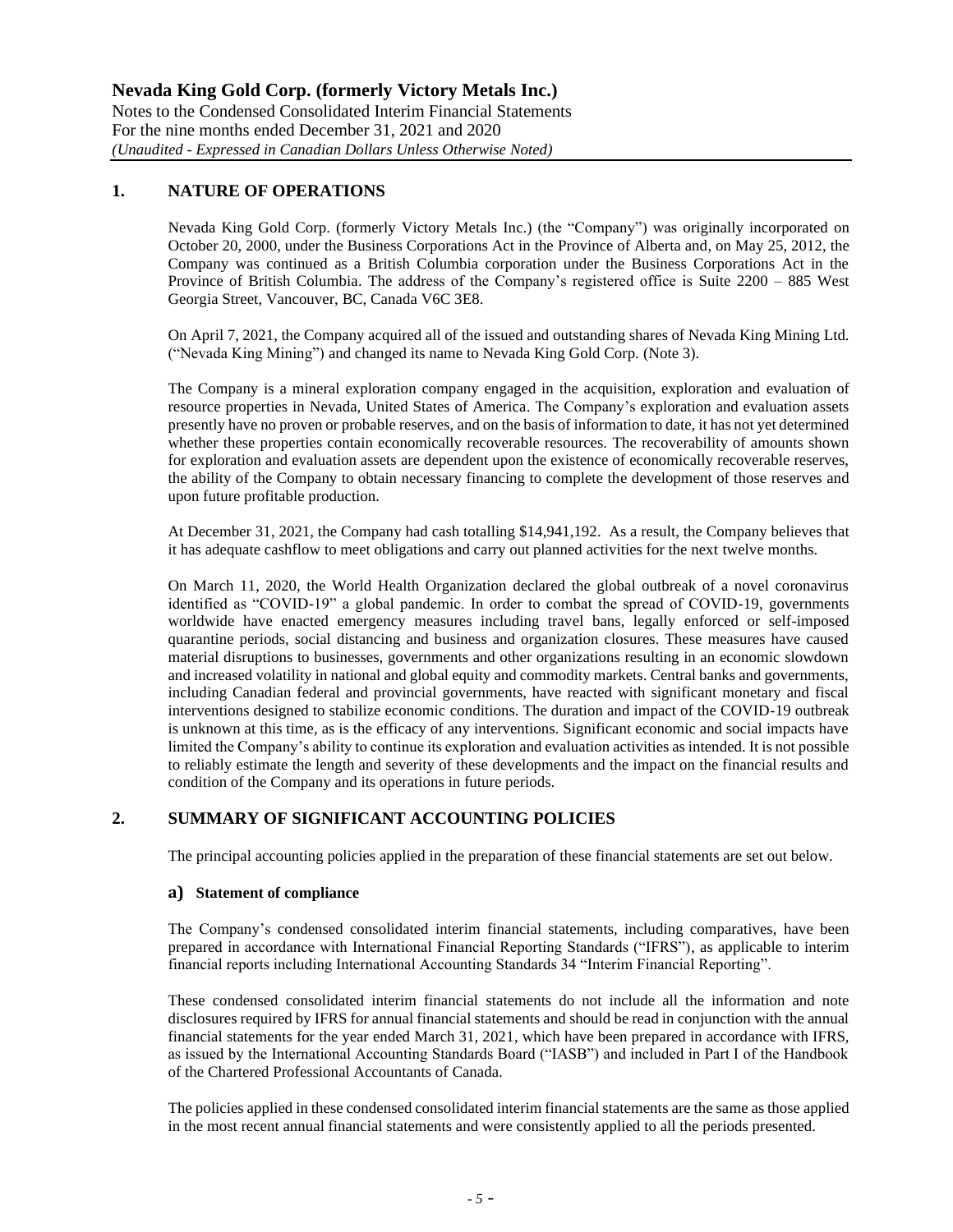## **2. SIGNIFICANT ACCOUNTING POLICIES** (continued)

#### **b) Basis of presentation**

These condensed consolidated interim financial statements have been prepared on a historical cost basis except for financial instruments classified as financial instruments at fair value. In addition, these financial statements have been prepared using the accrual basis of accounting, except for cash flow information.

## **c) Basis of consolidation**

These condensed consolidated interim financial statements include the accounts of the Company and its wholly owned subsidiaries as follows:

|                               | Place of Incorporation   | Principal Activity         |
|-------------------------------|--------------------------|----------------------------|
| Big Casino Corp.              | Delaware, USA            | <b>Exploration company</b> |
| Desert Hawk Resources Ltd.    | Delaware, USA            | <b>Exploration company</b> |
| Battle Mountain Gold LLC      | Nevada, USA              | <b>Exploration company</b> |
| 2656065 Ontario Ltd.          | Ontario, Canada          | Holding company            |
| 1226065 B.C. Ltd.             | British Columbia, Canada | Holding company            |
| Brownstone Ventures (US) Inc. | Delaware, USA            | <b>Exploration company</b> |
| Nevada King Mining Ltd.       | British Columbia, Canada | Holding company            |

Inter-company balances and transactions, including unrealized income and expenses arising from intercompany transactions, are eliminated in preparing the financial statements. Subsidiaries are all entities (including structured entities) over which the group has control. The group controls an entity when the group is exposed to, or has rights to, variable returns from its involvement with the entity and has the ability to affect those returns through its power over the entity. Subsidiaries are fully consolidated from the date on which control is transferred to the group. They are deconsolidated from the date that control ceases.

## **d) Significant Accounting Estimates and Judgments**

The preparation of these condensed consolidated interim financial statements requires management to make certain estimates, judgments and assumptions that affect the reported amounts of assets and liabilities at the date of the financial statements and reported amounts of expenses during the reporting period. Actual outcomes could differ from these estimates.

These condensed consolidated interim financial statements include estimates which, by their nature, are uncertain. The impacts of such estimates are pervasive throughout the financial statements and may require accounting adjustments based on future occurrences. Revisions to accounting estimates are recognized in the period in which the estimate is revised and future periods if the revision affects both current and future periods. These estimates are based on historical experience, current and future economic conditions and other factors, including expectations of future events that are believed to be reasonable under the circumstances.

Significant assumptions about the future and other sources of estimation uncertainty that management has made at period end that could result in a material adjustment to the carrying amounts of assets and liabilities, in the event that actual results differ from assumptions made, relate to the following:

## **(i) Critical accounting estimates**

− The valuation of share-based payments. The fair value of common share purchase options granted is determined at the issue date using the Black-Scholes pricing model. The fair value of common shares issued for finders' fees are based on the closing price of the transaction those fees pertain to.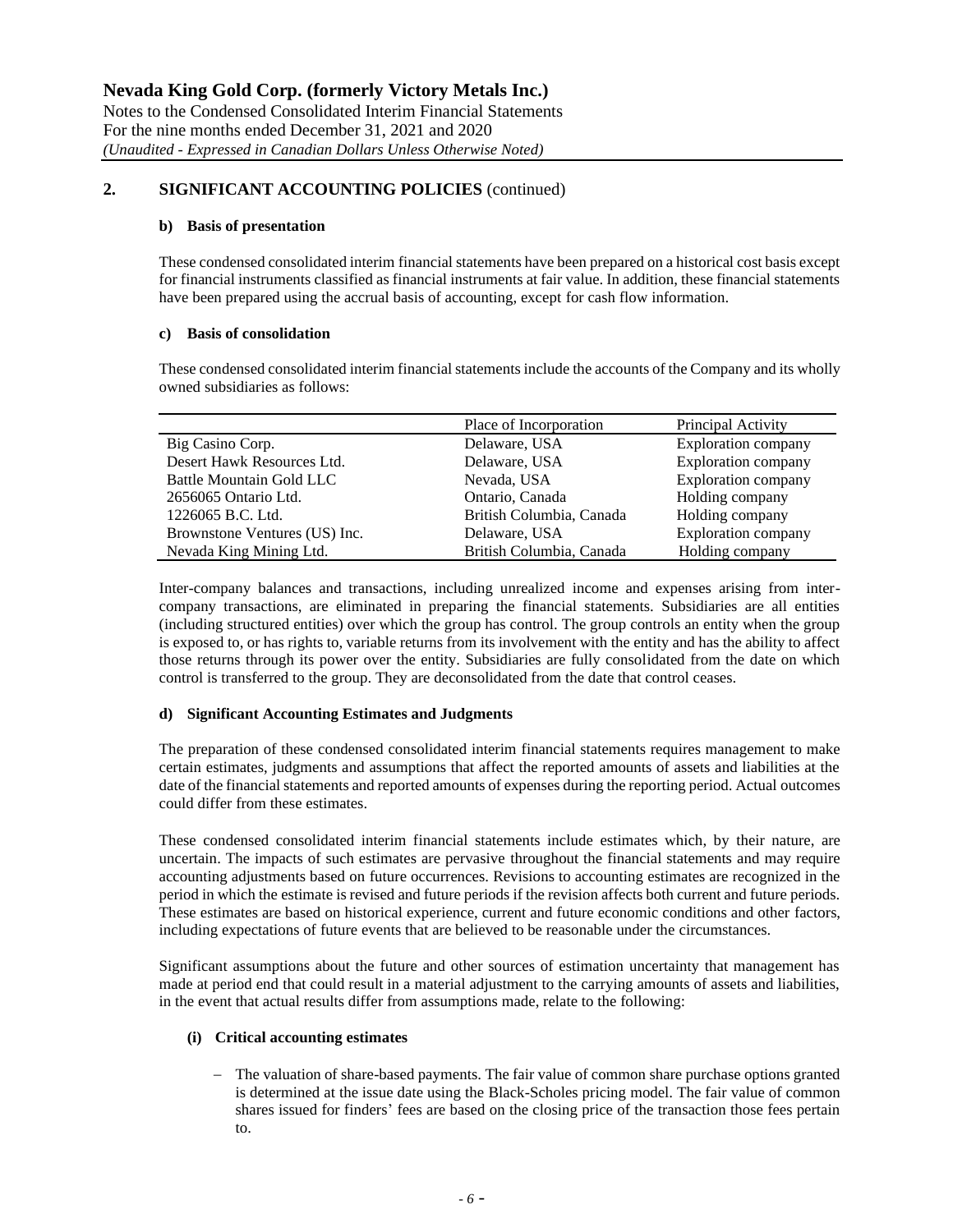## **2. SIGNIFICANT ACCOUNTING POLICIES** (continued)

The net carrying value of each exploration and evaluation asset is reviewed regularly for conditions that suggest impairment. This review requires significant judgment. Factors considered in the assessment of asset impairment include, but are not limited to, whether there has been a significant adverse change in the legal, regulatory, accessibility, title, environmental or political factors that could affect the property's value; whether there has been an accumulation of costs significantly in excess of the amounts originally expected for the property's acquisition, development or cost of holding; and whether exploration activities produced results that are not promising such that no more work is being planned in the foreseeable future. If impairment is determined to exist, a formal estimate of the recoverable amount is prepared, and an impairment loss is recognized to the extent that the carrying amount exceeds the recoverable amount.

## **(ii) Critical accounting judgments**

- − Presentation of the condensed consolidated interim financial statements as a going concern which assumes that the Company will continue in operation for the foreseeable future, obtain additional financing as required, and will be able to realize its assets and discharge its liabilities in the normal course of operations as they come due.
- − The analysis of the functional currency for each entity of the Company. In concluding that the Canadian dollar is the functional currency of the parent and its subsidiary company, management considered the currency that mainly influences the cost of providing goods and services in each jurisdiction in which the Company operates. As no single currency was clearly dominant, the Company also considered secondary indicators including the currency in which funds from financing activities are denominated and the currency in which funds are retained.
- − Management is required to assess impairment in respect to the Company's intangible mineral property interests. The triggering events are defined in IFRS 6. In making the assessment, management is required to make judgments on the status of each project and the future plans towards finding commercial reserves. Management has determined that there were no indicators of impairment as at December 31, 2021.

## **(e) New accounting policies adopted in the current period**

In conjunction with acquisition of Nevada King Mining, the Company adopted the following new policy in the current period:

## **Property, plant and equipment**

Property, plant and equipment is recorded at cost less accumulated depreciation calculated using the straightline method over the estimated useful life. Depreciation of an asset begins once it is available for use.

## **f) Changes in accounting standards and interpretations**

As of the date of authorization of these condensed consolidated interim financial statements, certain new standards and amendments to existing standards have been published by the IASB that are not yet effective and have not been adopted early by the Company. Management anticipates that all relevant pronouncements will be adopted in the Company's accounting policies for the first period beginning after the effective date of the pronouncement. New standards, interpretations and amendments are either not adopted or are not expected to have a material impact on the Company's condensed consolidated interim financial statements.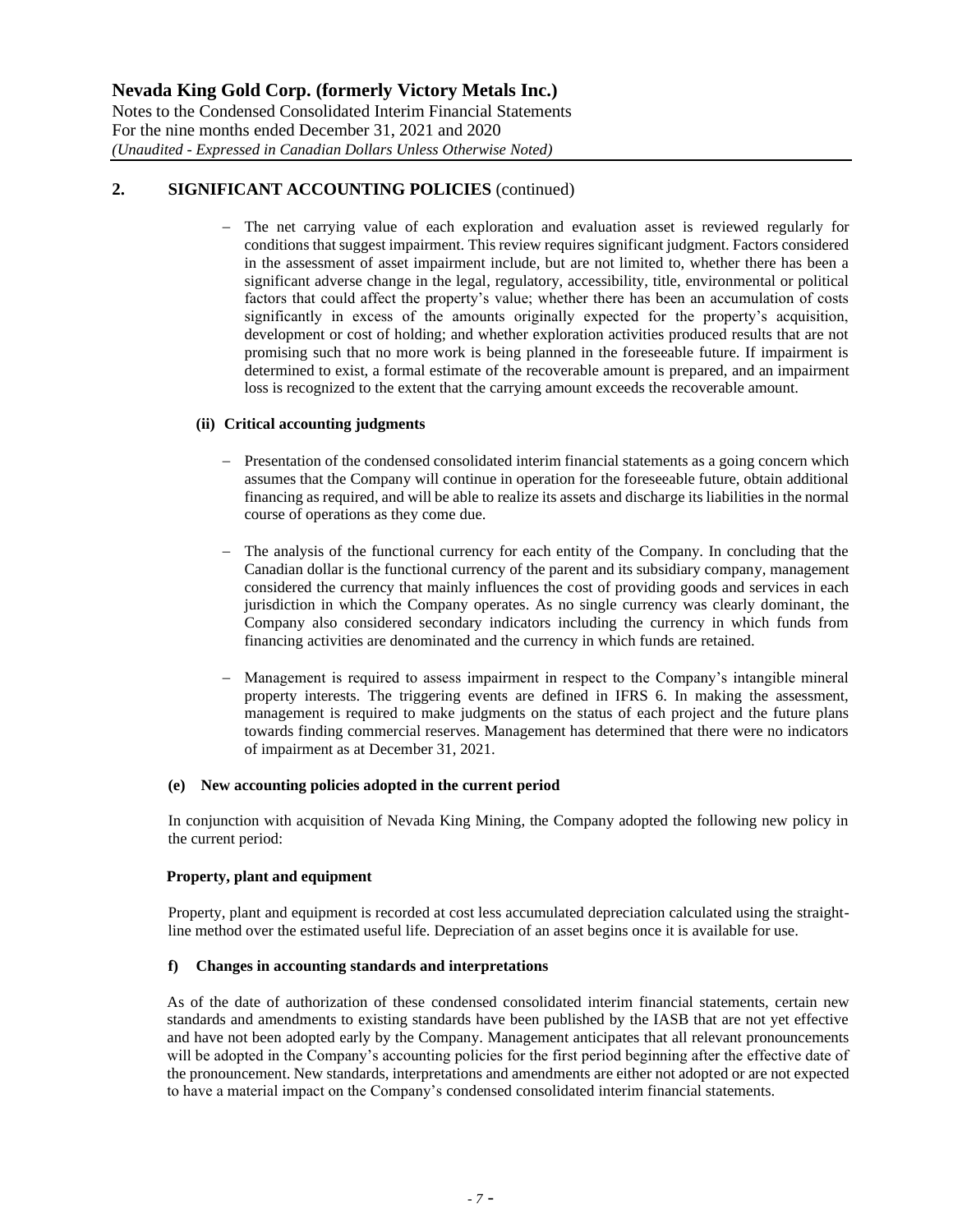## **3. ACQUISITION OF NEVADA KING MINING**

On April 7, 2021, the Company completed the purchase of all of the issued and outstanding common shares of Nevada King Mining in exchange for 99,134,006 common shares of the Company with a fair value of \$50,558,343 (Note 6). The acquisition was accounted for as an asset acquisition under IFRS 2. The acquired assets and liabilities were recorded at their fair value.

The completion of the acquisition was subject to the completion of a minimum \$8 million non-brokered private placement by the Company. Accordingly, the Company issued 32,806,902 subscription receipts at a price of \$0.55 per subscription receipt for gross proceeds of \$18,043,796 in the last fiscal quarter of 2021. Each subscription receipt entitled the holder to receive one post-acquisition share of the Company immediately after closing of the acquisition. The gross proceeds were held in escrow until the completion of the acquisition on April 7, 2021, at which time the subscription receipts were converted into 32,806,902 common shares of the Company and the proceeds were released from escrow.

The Company incurred finders' fees of \$662,487 and other share issuance costs of \$40,255 in connection with the private placement and \$560,580 in transaction costs associated with the acquisition. The transactions costs were capitalized as part of the consideration paid for the net assets of Nevada King Mining.

At March 31, 2021, other assets included finders' fees and share issuance costs of \$344,364 in connection with the private placement and transaction costs of \$539,786 in connection with the acquisition of Nevada King Mining.

The fair value of the net assets acquired at April 7, 2021 are as follows:

| Net assets (liabilities) of the Company acquired (assumed) | April 7, 2021 |
|------------------------------------------------------------|---------------|
|                                                            |               |
| Cash                                                       | 424,262       |
| <b>GST</b> receivable                                      | 9,426         |
| Prepaid expenses                                           | 6,361         |
| Exploration and evaluation assets                          | 49,045,176    |
| Advances for exploration and evaluation assets             | 795,448       |
| Property, plant and equipment                              | 650,259       |
| Reclamation bonds                                          | 404,078       |
| Accounts payable                                           | (216,087)     |
|                                                            | 51,118,923    |

The excess of the consideration paid of \$41,618,840 over the net book value of the assets of Nevada King Mining acquired was allocated on a pro-rata basis to the exploration and evaluation assets.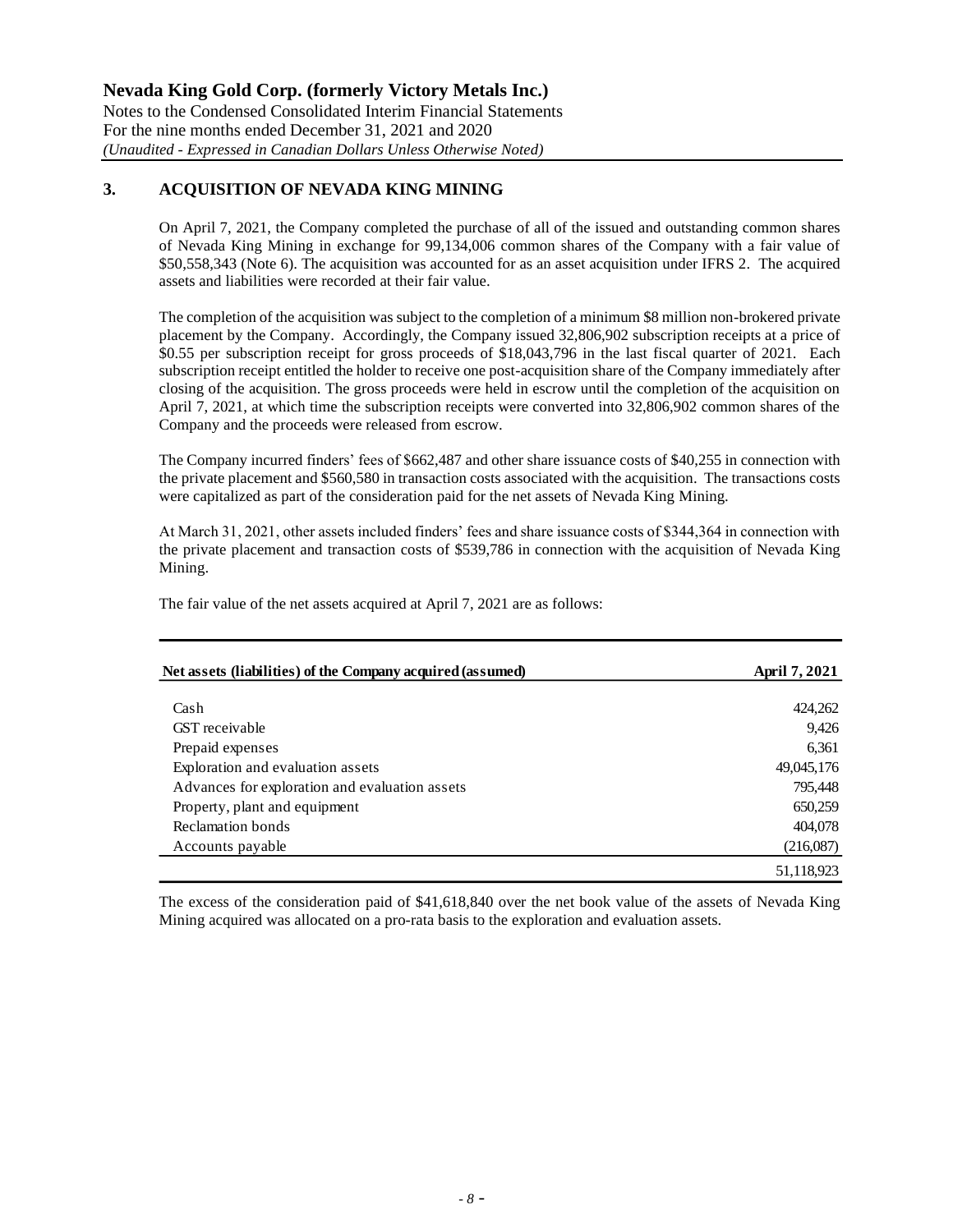Notes to the Condensed Consolidated Interim Financial Statements For the nine months ended December 31, 2021 and 2020 *(Unaudited - Expressed in Canadian Dollars Unless Otherwise Noted)*

## **4. EXPLORATION AND EVALUATION ASSETS**

The schedules below summarize the carrying costs of acquisition and exploration costs incurred to date for each exploration and evaluation asset that the Company is continuing to explore as at December 31, 2021:

|                                   | Evana     | Crescent<br>Valley | Carico<br>Lake           | Horse<br>Mountain | Kobeh<br>Valley          | Lewis-<br>Hilltop | Iron Point | <b>Buffalo</b><br>Valley | Atlanta    | Other                    | Total      |
|-----------------------------------|-----------|--------------------|--------------------------|-------------------|--------------------------|-------------------|------------|--------------------------|------------|--------------------------|------------|
| Period ended December 31, 2021    | \$        | \$                 | \$                       | \$                | \$                       | \$                | \$         | \$                       | \$         | \$                       | \$         |
| <b>Acquisition Costs</b>          |           |                    |                          |                   |                          |                   |            |                          |            |                          |            |
| Balance as at March 31, 2021      |           |                    |                          |                   |                          |                   | 1,091,728  |                          |            |                          | 1,091,728  |
| Additions                         |           |                    |                          |                   |                          |                   |            |                          |            |                          |            |
| Acquisition of Nevada King        |           |                    |                          |                   |                          |                   |            |                          |            |                          |            |
| Mining                            | 1,528,397 | 1,229,733          | 4,132,942                | 5,114,181         | 8,425,077                | 8,727,719         | 968,780    | 5,285,465                | 12,197,347 | 1,435,534                | 49,045,175 |
| Reaquisition of mineral rights    |           |                    |                          |                   |                          |                   | 2,470,000  |                          |            |                          | 2,470,000  |
| Mineral claim and option          |           |                    |                          |                   |                          |                   |            |                          |            |                          |            |
| payments                          | 26,350    | 3,100              | 239,902                  | 203,838           | 416,721                  | 367,639           | 542,043    | 263,878                  | 131,926    | 134,184                  | 2,329,581  |
| Balance as at December 31, 2021   | 1,554,747 | 1,232,833          | 4,372,844                | 5,318,019         | 8,841,798                | 9,095,358         | 5,072,551  | 5,549,343                | 12,329,273 | 1,569,718                | 54,936,484 |
| <b>Exploration costs</b>          |           |                    |                          |                   |                          |                   |            |                          |            |                          |            |
| Balance as at March 31, 2021      |           |                    |                          |                   |                          |                   | 7,014,953  |                          |            |                          | 7,014,953  |
| Assay & sampling                  |           |                    |                          | 2,643             | $\overline{\phantom{a}}$ | 143,604           | 117,881    |                          | 200,639    |                          | 464,767    |
| Depreciation                      |           |                    |                          |                   |                          |                   | 9,388      |                          |            |                          | 9,388      |
| <b>Drilling</b>                   |           |                    |                          |                   | $\overline{a}$           | 281,184           | 233,499    | $\overline{\phantom{a}}$ | 1,007,510  |                          | 1,522,193  |
| Environmental                     |           |                    |                          |                   | ۰                        |                   | 3,927      |                          |            |                          | 3,927      |
| Geophysics                        |           |                    |                          |                   |                          | $\sim$            |            | ۰                        | 64,102     | $\overline{\phantom{a}}$ | 64,102     |
| <b>GIS</b>                        | 1,405     |                    |                          | 1,124             |                          | 7,090             | 1,093      |                          | 10,682     | 63                       | 21,457     |
| Metallurgy                        |           |                    |                          |                   |                          |                   | 35,263     |                          |            |                          | 35,263     |
| Other                             |           |                    |                          |                   |                          |                   |            | ۰                        | 48,447     | $\overline{\phantom{a}}$ | 48,447     |
| PEA/Resource estimate             |           |                    |                          |                   |                          |                   | 25,931     | $\overline{\phantom{a}}$ | 106,703    | $\blacksquare$           | 132,634    |
| Reclamation                       |           |                    |                          |                   |                          | 870               | 3,123      |                          | 10,731     | ÷                        | 14,724     |
| Salaries and Consulting           | 902       |                    | $\overline{\phantom{a}}$ | 3,767             | 902                      | 259,700           | 166,506    | 488                      | 195,128    | $\overline{\phantom{0}}$ | 627,393    |
| Staking                           |           | $\blacksquare$     | $\overline{\phantom{a}}$ |                   | $\blacksquare$           |                   | 70,942     | $\overline{\phantom{a}}$ |            | $\overline{\phantom{a}}$ | 70,942     |
| Balance as at December 31, 2021   | 2,307     | $\overline{a}$     | $\blacksquare$           | 7,534             | 902                      | 692,448           | 7,682,506  | 488                      | 1,643,942  | 63                       | 10,030,190 |
| <b>Exploration and evaluation</b> |           |                    |                          |                   |                          |                   |            |                          |            |                          |            |
| assets December 31, 2021          | 1,557,054 | 1,232,833          | 4,372,844                | 5,325,553         | 8,842,700                | 9,787,806         | 12,755,057 | 5,549,831                | 13,973,215 | 1,569,781                | 64.966.674 |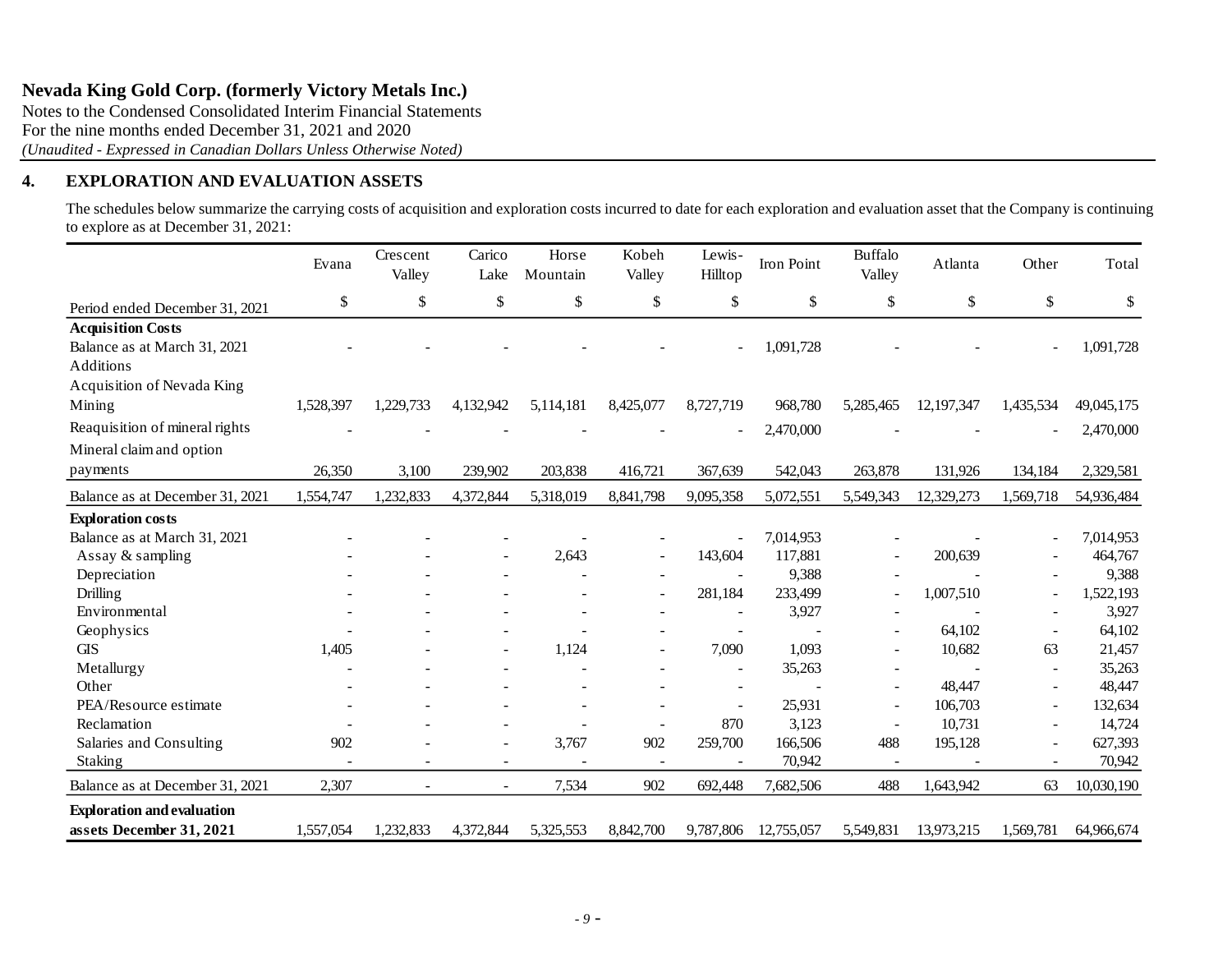## **4. EXPLORATION AND EVALUATION ASSETS** (continued)

|                                                         | Iron Point |
|---------------------------------------------------------|------------|
| Year ended March 31, 2021                               | \$         |
| <b>Acquisition Costs</b>                                |            |
| Balance as at March 31, 2020                            | 988,701    |
| <b>Additions</b>                                        |            |
| Land claim payments and acquisition costs               | 103,027    |
| Balance as at March 31, 2021                            | 1,091,728  |
| <b>Exploration costs</b>                                |            |
| Balance as at March 31, 2020                            | 6,638,315  |
| Assay $&$ sampling                                      | 11,195     |
| Environmental                                           | 27,074     |
| Exploration                                             | 8,923      |
| Metallurgy                                              | 263,569    |
| PEA/Resource Estimate                                   | 37,751     |
| Other                                                   | 28,126     |
| Balance as at March 31, 2021                            | 7,014,953  |
| <b>Exploration and evaluation assets March 31, 2021</b> | 8,106,681  |

#### **Evana Project**

As at December 31, 2021, the Company owns 119 lode claims located in Eureka County, Nevada (USA).

#### **Crescent Valley Project**

As at December 31, 2021, the Company owns 14 lode claims located in Eureka County, Nevada (USA).

#### **Carico Lake Project**

As at December 31, 2021, the Company owns 909 lode claims located in Lander County, Nevada (USA).

#### **Horse Mountain Project**

As at December 31, 2021, the Company owns 924 lode claims located in Lander County, Nevada (USA).

#### **Kobeh Valley Project**

As at December 31, 2021, the Company owns 1,882 lode claims located in Eureka County, Nevada (USA).

#### **Lewis-Hilltop Project**

As at December 31, 2021, the Company owns 1,011 lode claims located in Lander County, Nevada (USA).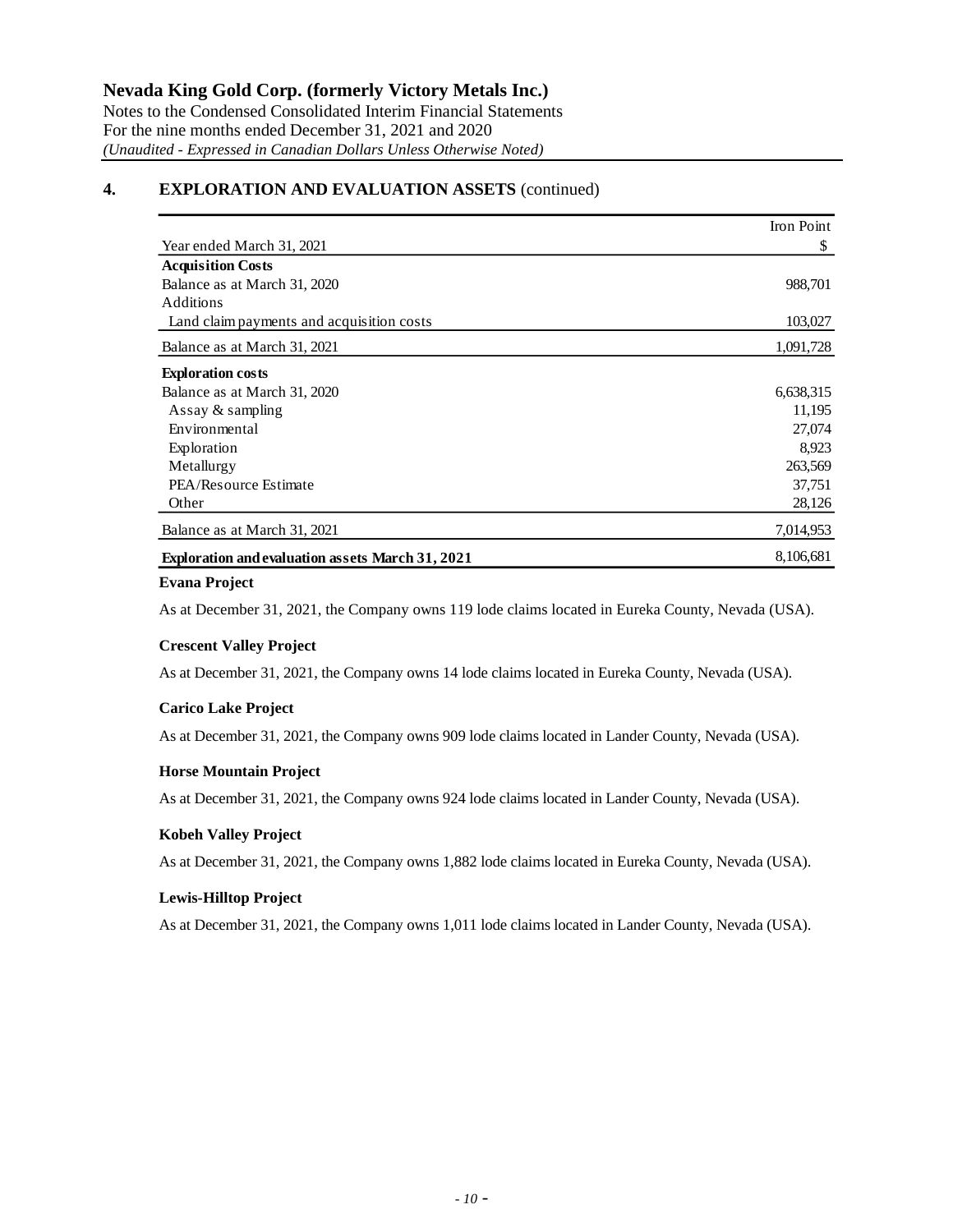## **4. EXPLORATION AND EVALUATION ASSETS** (continued)

#### **Lewis-Hilltop Project** (continued)

On March 28, 2018, the Company entered into an option agreement to purchase a 100% interest in 55 additional claims in the Lewis mining project area with the following required payments:

| Payment due date                                      | Amount US\$ |
|-------------------------------------------------------|-------------|
| Five days from March 28, 2018 (paid)                  | 20,000      |
| March 28, 2019 (paid)                                 | 25,000      |
| March 28, 2020 (paid)                                 | 25,000      |
| March 28, 2021 (paid subsequent to December 31, 2021) | 25,000      |
| March 28, 2022                                        | 30,000      |
| March 28, 2023                                        | 30,000      |
| March 28, 2026                                        | 250,000     |

The claims are subject to a 1% net smelter return royalty ("NSR").

## **Buffalo Valley Project**

As at December 31, 2021, the Company owns 1,191 lode claims located in Eureka County, Nevada (USA).

## **Atlanta Project**

As at December 31, 2021, the Company owns the Atlanta Gold Mine and 651 lode claims located in Lincoln County, Nevada (USA).

## **Iron Point Project**

As at December 31, 2021, the Company owns 1183 unpatented lode claims (2020 – 730) located in the Iron Point mining district, in Humboldt County, Nevada (USA).

On October 10, 2018, the Company entered into an option agreement with a third party to earn a 100% interest in one unpatented Claim (Silver Coin). The Company agreed to the following payments:

| Payment due date                       | Amount USS |
|----------------------------------------|------------|
| Five days from October 10, 2018 (paid) | 50,000     |
| October 24, 2019 (paid)                | 50,000     |
| October 24, 2020 (paid)                | 50,000     |
| October 24, 2021 (paid)                | 150.000    |

On October 24, 2018, the Company entered into an option agreement with Canarc Resources Corp. to earn 100% interest in four patented Claims (Silver King). The Company agreed to grant a 2% NSR upon commencement of commercial production for minerals from these claims. Required payments under the agreement are as follows: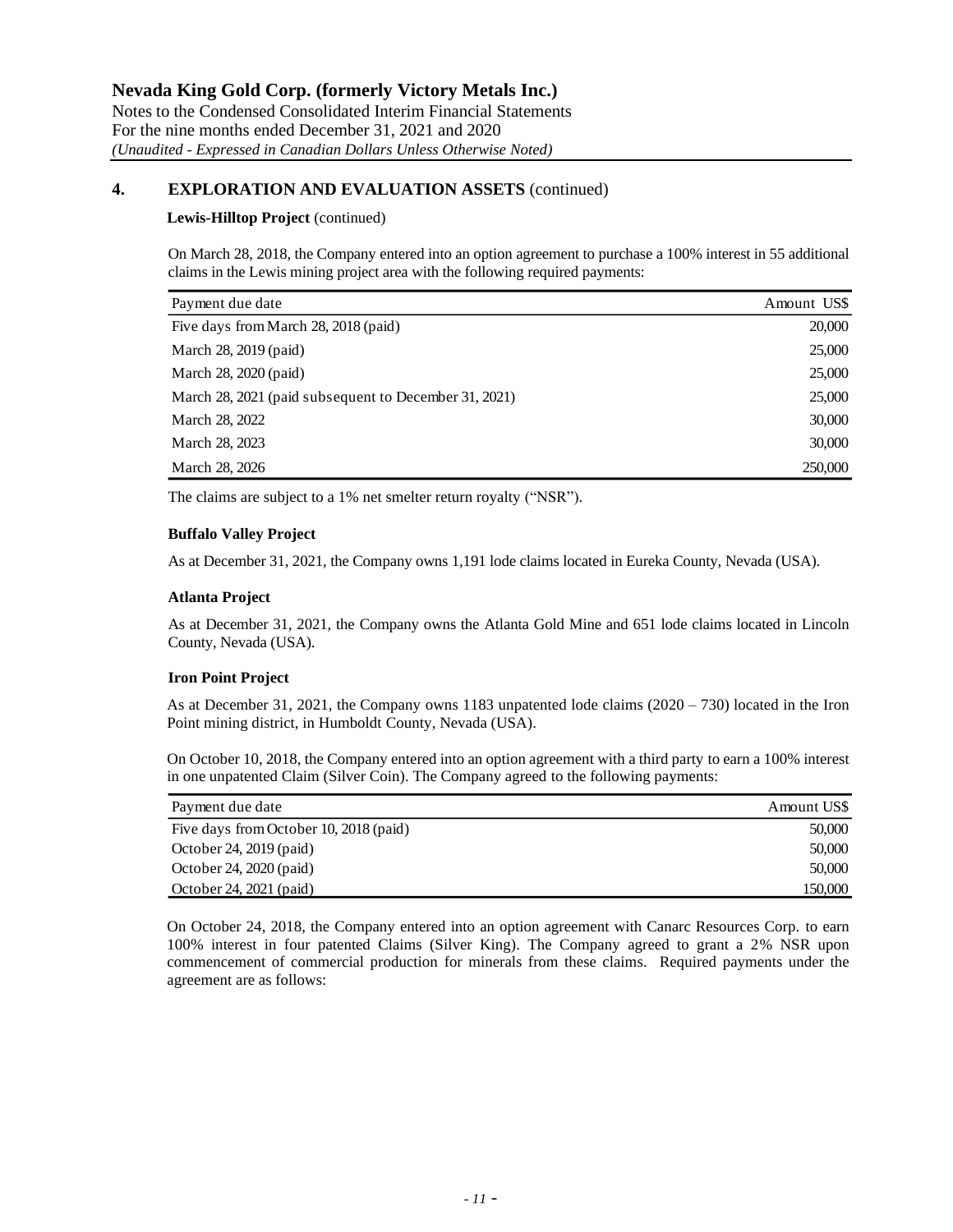## **4. EXPLORATION AND EVALUATION ASSETS** (continued)

## **Iron Point Project** (continued)

| Payment due date                       | Amount US\$ |
|----------------------------------------|-------------|
| Five days from October 24, 2018 (paid) | 12,000      |
| October 24, 2019 (paid)                | 12,000      |
| October 24, 2020 (paid)                | 12,000      |
| October 24, 2021 (paid)                | 12,000      |
| October 24, 2022                       | 12,000      |
| October 24, 2023                       | 12,000      |
| October 24, 2024                       | 12,000      |
| October 24, 2025                       | 12,000      |
| October 24, 2026                       | 12,000      |
| October 24, 2027                       | 12,000      |
| October 24, 2028                       | 120,000     |

The Company has the option of purchasing half of the 2% NSR for US\$1,000,000.

On May 16, 2019, the Company entered into an option agreement (the "Agreement") with Ethos Gold Corp. ("Ethos), whereby Ethos could spend \$5,000,000 over three years, with minimum expenditures of \$1,000,000 to be spent prior to the end of the first anniversary of the Agreement, to earn an undivided 50% interest in the precious metal rights at the Iron Point Vanadium Project ("Iron Point"), Nevada. Once Ethos had incurred \$5,000,000, a 50%/50% joint venture would be formed between the Company and Ethos, specific to the precious metal rights.

During the year ended March 31, 2021, the Agreement was amended whereby Ethos can spend \$5,000,000 over five years with expenditures in an aggregate amount equal to at least US\$250,000 each year over the term of the Agreement.

On September 7, 2021, the Company completed an agreement with Ethos, issuing 6,500,000 common shares of the Company with a fair value of \$2,470,000, in exchange for Ethos renouncing all of its rights under the earnin agreement on the Iron Point project.

As at December 31, 2021, the Company has paid \$912,708 (March 31, 2021 - \$412,675) for reclamation bonds with the Bureau of Land Management ("BLM"). These bonds provide surface reclamation coverage for operations conducted by the Company on lands administered by the BLM. These bonds are fully refundable when the deposit is no longer needed.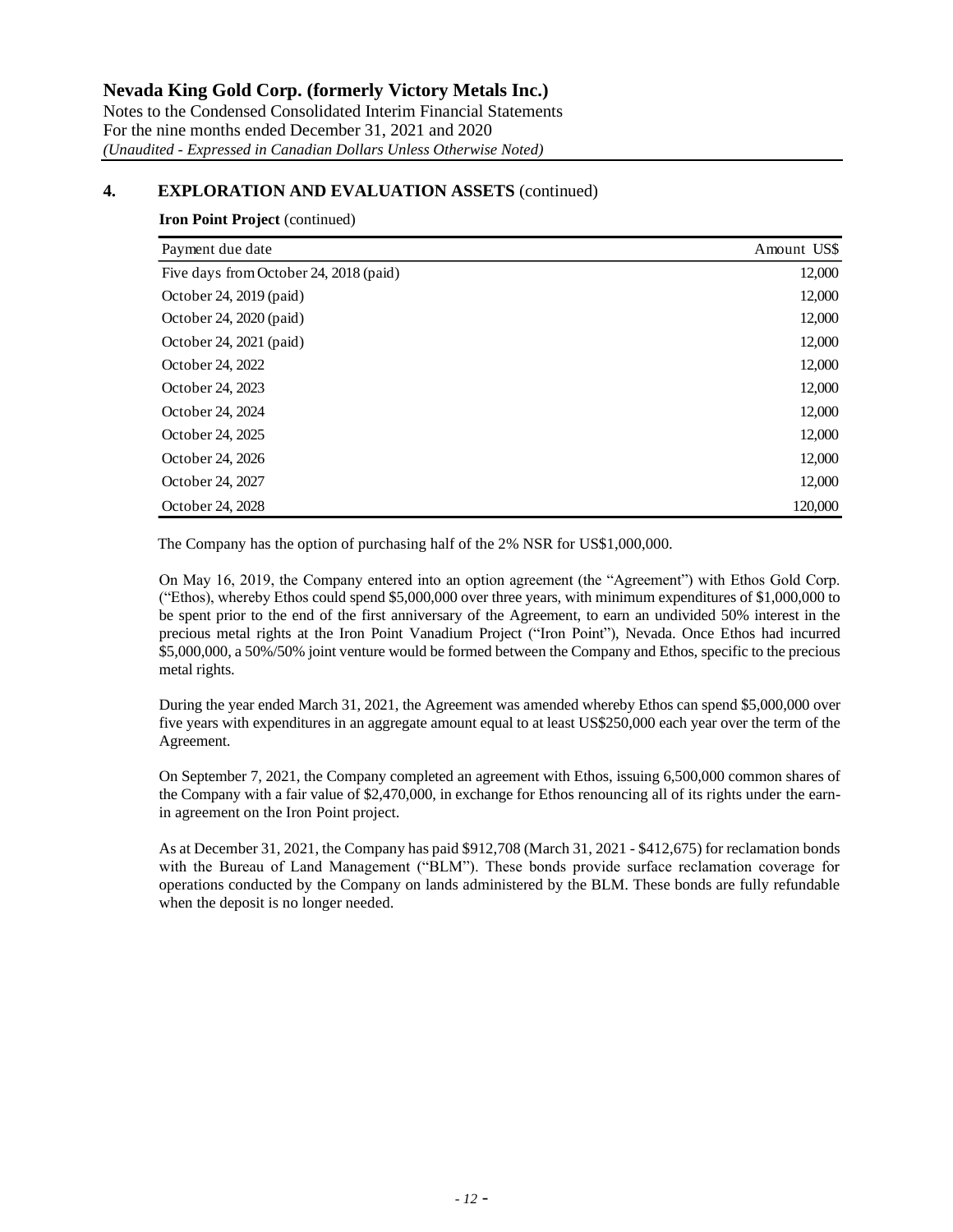## **5. PROPERTY, PLANT AND EQUIPMENT**

In connection with the acquisition of Nevada King Mining, the Company acquired land with a fair value of \$102,242 and a building with a fair value of \$548,047. The building is being depreciated on a straight-line basis over 25 years.

The drill casing is being depreciated on a straight-line basis over 2 years.

|                                            | Land    | <b>Building</b> | Drill Casing | Total   |
|--------------------------------------------|---------|-----------------|--------------|---------|
|                                            |         | \$              | \$           |         |
| Cost                                       |         |                 |              |         |
| Balance at March 31, 2021                  |         |                 |              |         |
| Acquisition of Nevada King Mining (Note 3) | 102,242 | 548,017         |              | 650,259 |
| Additions                                  |         | 12,017          | 151,238      | 163,255 |
| Foreign exchange                           |         |                 | (353)        | (353)   |
| Balance at December 31, 2021               | 102,242 | 560,034         | 150,885      | 813,161 |
|                                            |         |                 |              |         |
| Amortization                               |         |                 |              |         |
| Balance at March 31, 2021                  |         |                 |              |         |
| Additions (Note 4)                         |         | 15,983          | 9,388        | 25,371  |
| Balance at December 31, 2021               |         |                 | 9,388        | 25,371  |
| Net book value                             |         |                 |              |         |
| Balance at March 31, 2021                  |         |                 |              |         |
| Balance at December 31, 2021               | 102,242 | 560,034         | 141,497      | 787,790 |

## **6. SHARE CAPITAL AND RESERVES**

## *Authorized Share Capital*

At December 31, 2021, the authorized share capital comprised an unlimited number of common shares. The common shares do not have a par value. All issued shares are fully paid.

On April 7, 2021, the Company completed the purchase of all of the issued and outstanding common shares of Nevada King Mining in exchange for 99,134,006 common shares of the Company with a fair value of \$50,558,343 (Note 3).

In connection with the purchase of Nevada King Mining, the Company completed a private placement of 32,806,902 subscription receipts at a price of \$0.55 per subscription receipt for gross proceeds of \$18,043,796 in the year ended March 31, 2021. On April 7, 2021, the subscription receipts were converted into 32,806,902 common shares of the Company. The Company incurred finders' fees of \$662,487 and other share issuance costs of \$40,255 in connection with the private placement.

On June 18, 2021, The Company completed a private placement financing, issuing 6,000,000 common shares at \$0.60 per share for gross proceeds of \$3,600,000. The Company incurred share issuance costs of \$22,564 in connection with the private placement financing.

On September 7, 2021, the Company completed an agreement with Ethos, issuing 6,500,000 common shares of the Company with a fair value of \$2,470,000, in exchange for Ethos renouncing all of its rights under the earnin agreement on the Iron Point project. The Company incurred share issuance costs of \$1,000 in connection with the private placement financing.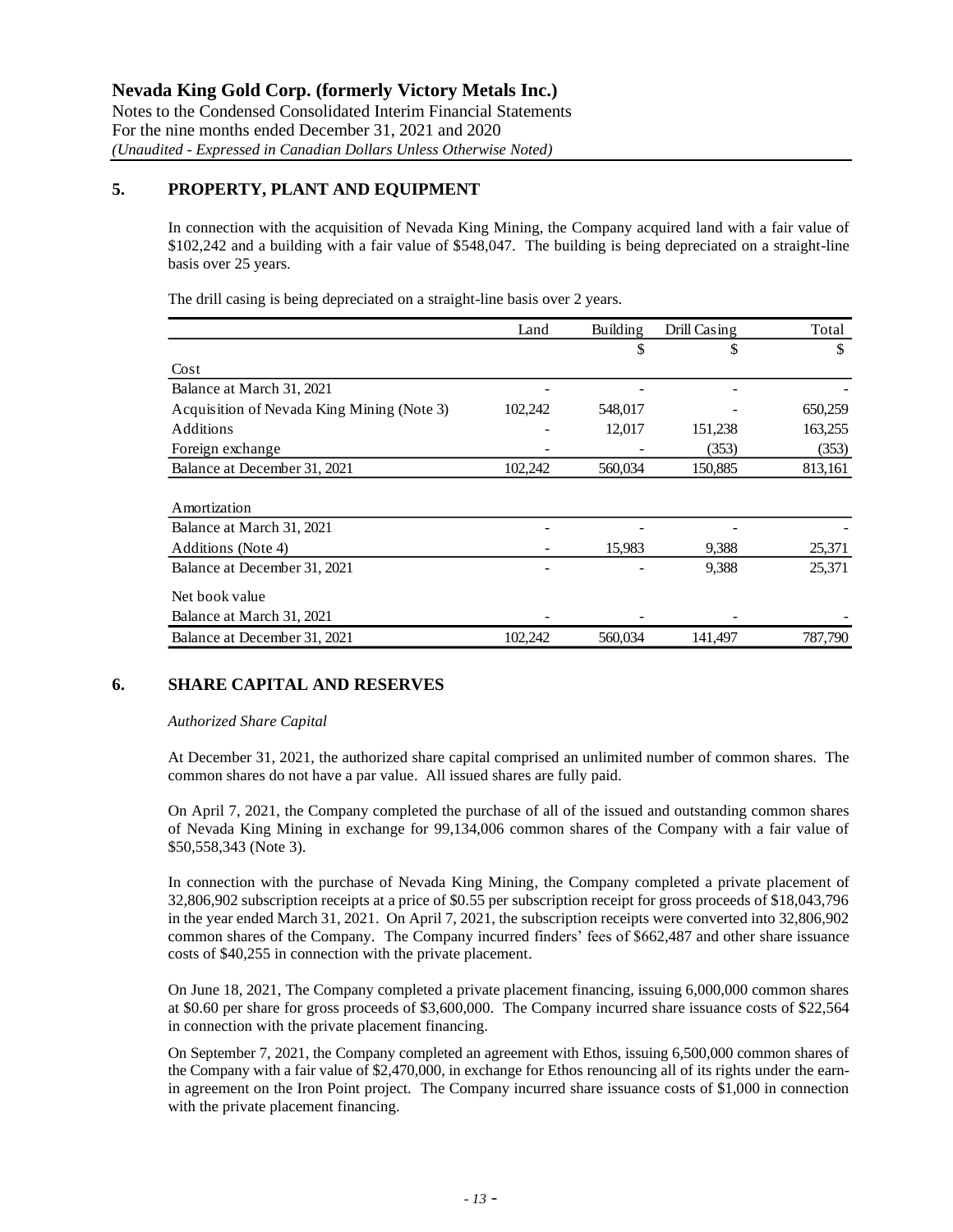## **6. SHARE CAPITAL AND RESERVES** (continued)

*Share Purchase Option Compensation Plan*

The Company has a share purchase option plan (the "Plan") approved by the Company's shareholders that allows it to grant share purchase options, subject to regulatory terms and approval, to its officers, directors, employees and service providers. The Plan is based on the maximum number of eligible shares equaling a rolling percentage of 10% of the Company's outstanding common shares, calculated from time to time. If outstanding share purchase options are exercised or expire, and/or the number of issued and outstanding common shares of the Company increases, then the share purchase options available to grant under the Plan increase proportionately.

The exercise price of each share purchase option is set by the Board of Directors at the time of grant but cannot be less than the market price less allowable discounts in accordance with the policies of the TSX-V. Share purchase options granted generally vest immediately, are subject to a four-month hold period and are generally exercisable for a period of up to five years.

There was no change in options during the current period.

Options outstanding at December 31, 2021 are as follows:

| Expiry date                                         |  | Exercise price<br>Outstanding Options exercisable |  |           |  |           |
|-----------------------------------------------------|--|---------------------------------------------------|--|-----------|--|-----------|
| January 31, 2024                                    |  | 0.35                                              |  | 5,900,000 |  | 5,900,000 |
| June 17, 2024                                       |  | 0.63                                              |  | 560,000   |  | 560,000   |
|                                                     |  |                                                   |  | 6,460,000 |  | 6,460,000 |
| Weighted average exercise price                     |  |                                                   |  | 0.37      |  | 0.37      |
| Weighted average contractual remaining life (years) |  |                                                   |  | 2.12      |  | 2.12.     |

Option transactions for the year ended March 31, 2021, and options outstanding at March 31, 2021 are as follows:

|                              |    | Exercise | March 31,  |             | Cancelled/ | March 31,  | Options     |
|------------------------------|----|----------|------------|-------------|------------|------------|-------------|
| Expiry date                  |    | price    | 2020       | Exercised   | expired    | 2021       | exercisable |
| January 31, 2021             | \$ | 0.35     | 2,500,000  | (2,500,000) |            |            |             |
| February 5, 2021             | \$ | 0.35     | 70,000     |             | (70,000)   |            |             |
| January 31, 2024             | S  | 0.35     | 5,900,000  |             | -          | 5,900,000  | 5,900,000   |
| June 17, 2024                | \$ | 0.63     | 560,000    |             |            | 560,000    | 560,000     |
|                              |    |          | 9,030,000  | (2,500,000) | (70,000)   | 6,460,000  | 6,460,000   |
| Weighted average exercise    |    |          |            |             |            |            |             |
| price                        |    |          | \$<br>0.37 | \$<br>0.35  | \$<br>0.35 | \$<br>0.37 | \$<br>0.37  |
| Weighted average contractual |    |          |            |             |            |            |             |
| remaining life (years)       |    |          | 3.01       |             |            | 2.87       | 2.87        |

The Company did not have any warrants outstanding as at December 31, 2021 or March 31, 2021.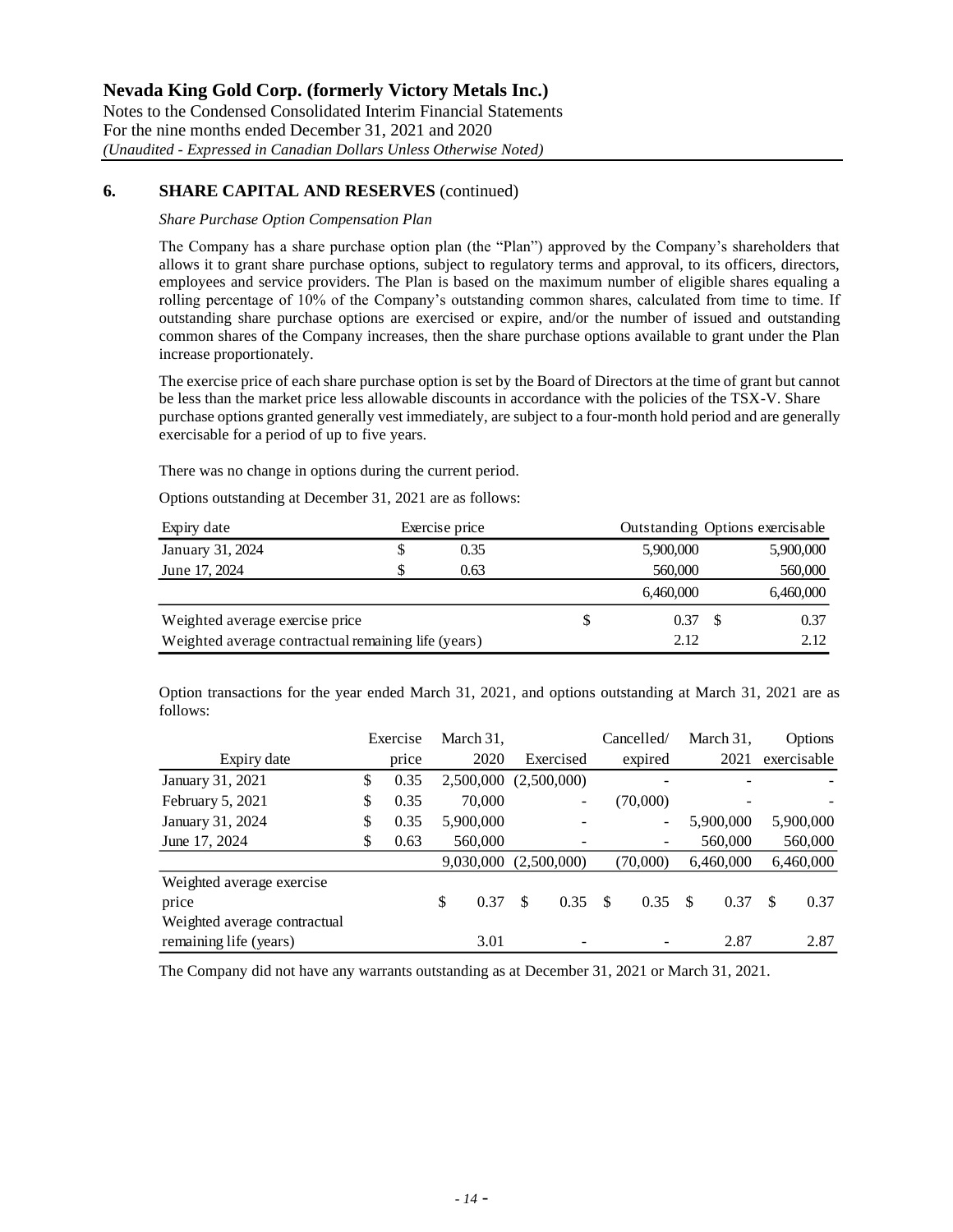## **7. RELATED PARTY BALANCES AND TRANSACTIONS**

#### *Key management personnel compensation*

Key management personnel include those persons having authority and responsibility for planning, directing and controlling the activities of the Company as a whole. The Company has determined that key management personnel consist of executive and non-executive members of the Company's Board of Directors and corporate officers.

Management compensation was as follows:

| Period ended                                                        | December 31.<br>2021 | December 31,<br>2020 |
|---------------------------------------------------------------------|----------------------|----------------------|
|                                                                     | \$                   |                      |
| Management fees paid to a company controlled by the Executive       |                      |                      |
| Chairman                                                            | 224,682              | 403,929              |
| Management fees paid to a company controlled by the Chief Executive |                      |                      |
| <b>Officer</b>                                                      | 201,479              | 360,668              |
| Management fees paid to the Chief Financial Officer                 | 167,883              | 300,668              |
| Director fees                                                       | 130,000              | 90,000               |
|                                                                     | 724,044              | 1.155.265            |

Included in accounts payable and accrued liabilities at December 31, 2021 are payables of \$10,349 related to expense reimbursements (March 31, 2021 - \$Nil) for officers and directors of the Company. Related party payables are unsecured, non-interest bearing and have no specified terms of repayment.

## **8. SEGMENTED INFORMATION**

The Company's operations are limited to a single reportable segment, being mineral exploration and evaluation. All of the Company's evaluation and exploration assets are located in Nevada, USA.

## **9. FINANCIAL INSTRUMENTS**

The Company thoroughly examines the various financial instrument risks to which it is exposed and assesses the impact and likelihood of those risks. These risks may include credit risk, liquidity risk, currency risk, and interest rate risk. Where material, these risks are reviewed and monitored by the Board of Directors.

#### **(a) Fair Values**

The Company's financial assets and liabilities are measured and recognized according to a fair value hierarchy that prioritizes the inputs to valuation techniques used to measure fair value. The hierarchy gives the highest priority to unadjusted quoted prices in active markets for identical assets and liabilities and the lowest priority to unobservable inputs. The three levels of fair value hierarchy are as follows:

- Level 1 Unadjusted quoted prices in active markets that are accessible at the measurement date for identical, unrestricted assets or liabilities.
- Level 2 Quoted prices in markets that are not active, or inputs that are observable, either directly or indirectly, for substantially the full term of the asset or liability.
- Level 3 Prices or valuation techniques that require inputs that are both significant to the fair value measurement and unobservable (supported by little or no market activity).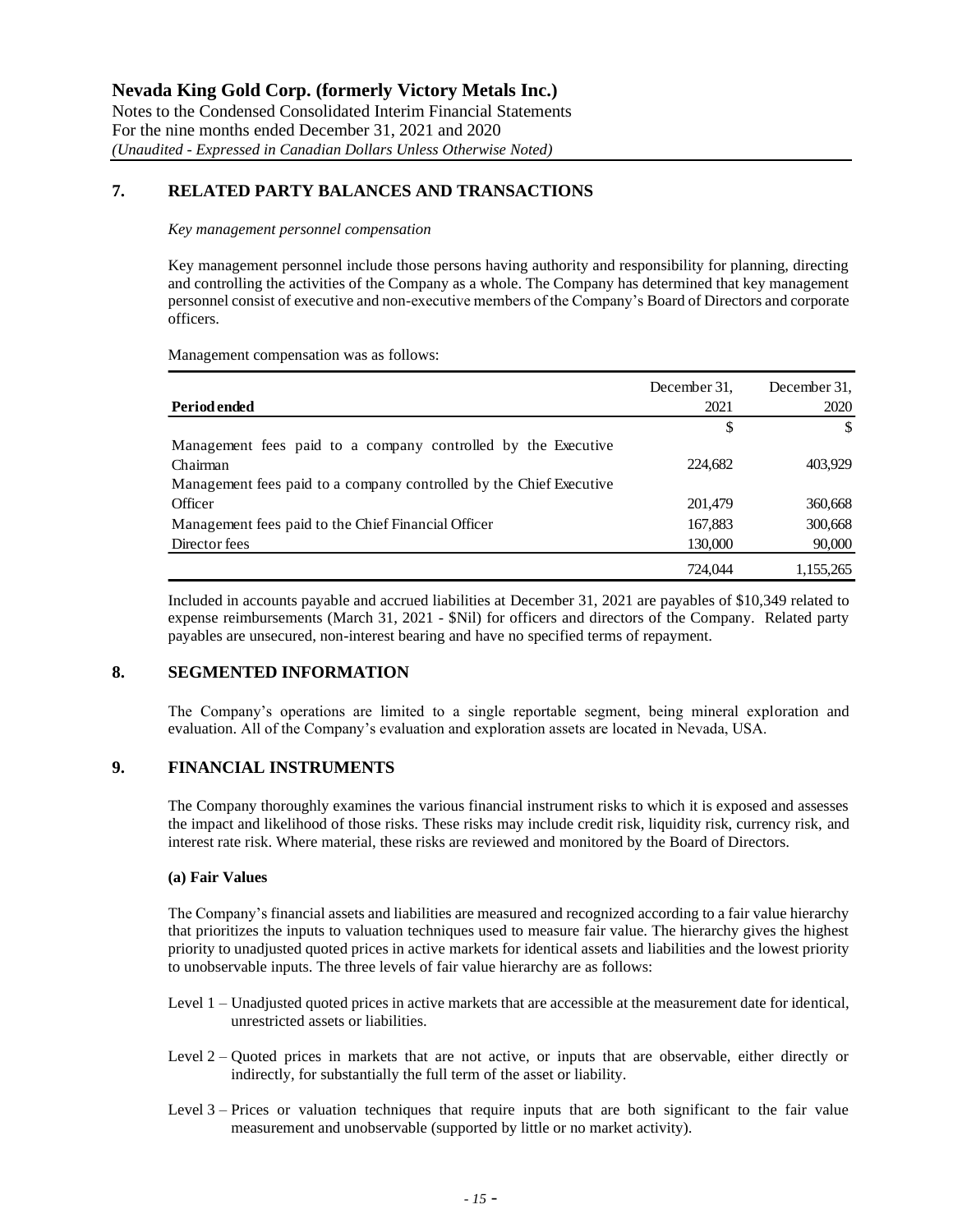## **9. FINANCIAL INSTRUMENTS** (continued)

#### **(a) Fair Values (continued)**

The Company does not have financial instruments carried at fair value. The Company's financial assets consist of cash and reclamation bonds. The carrying values of cash and accounts payable approximate their fair values due to the short-term maturity of these financial instruments.

#### **(b) Financial Instrument Risk Exposure**

#### *Credit risk*

Credit risk is the risk that one party to a financial instrument will fail to discharge an obligation and cause the other party to incur a financial loss. The Company does not have financial instruments that potentially subject the Company to credit risk. The Company's credit risk has not changed significantly from the prior year. The Company places its cash with financial institutions with high credit ratings, the credit risk is minimal.

## *Liquidity risk*

Liquidity risk is the risk that the Company will not be able to meet its financial obligations as they fall due. The Company has in place a planning and budgeting process to help determine the funds required to ensure the Company has the appropriate liquidity to meet its operating and growth objectives. The Company has historically relied on issuance of shares to fund exploration programs and may require doing so again in the future. The Company has \$411,467 in accounts payable and accrued liabilities that are due within one year of the date of the condensed consolidated interim statement of financial position.

#### *Market risk*

#### *(i) Currency risk*

Financial instruments that impact the Company's net earnings or other comprehensive income due to currency fluctuation include cash and accounts payable and accrued liabilities denominated in US dollars. The sensitivity of the Company's net earnings and other comprehensive income to a change in the exchange rate between the United States dollar and the Canadian dollar at December 31, 2021 would change the Company's loss by \$24,953 as a result of a 10% change in the value of the Canadian dollar relative to the US dollar.

#### *(ii) Interest rate risk*

Interest rate risk is the risk that the fair value of future cash flows of a financial instrument will fluctuate due to changes in market interest rates. As the Company deposits its short-term investments into fixed rate guaranteed investment certificates with one-year maturities or less, the Company is not exposed to interest rate risk.

## *(iii) Price risk*

Commodity price risk is defined as the potential adverse impact on earnings and economic value due to commodity price movements and volatilities. The Company's property has exposure to predominantly vanadium and gold. Commodity prices greatly affect the value of the Company and the potential value of its property and investments.